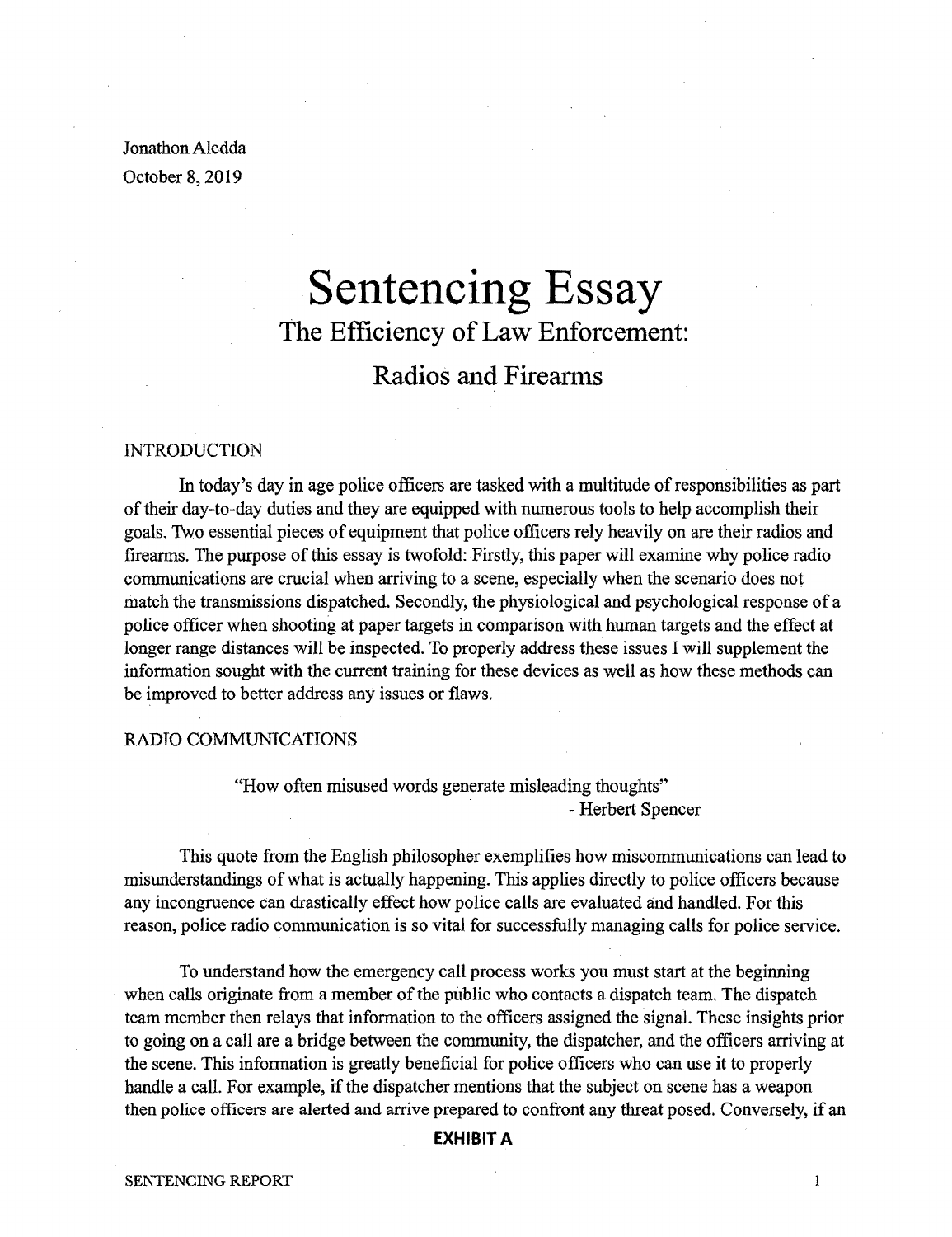officer gets a call about a woman in labor the officer arriving has much less alarm for violence but know they will have to provide medical help until fire rescue arrives.

While this communication ideally serves to assist police officers, there are nevertheless circumstances in which the information provided is inaccurate or altogether wrong. These miscommunications can arise in three ways: from the citizen calling in the information, and/or the communications hub relaying the information, and/or technological deficiencies in the transmissions. In the first instance the misinformation comes from a misinterpretation of a witness at the scene. While any well intentioned citizen calling the police to report an event is surely doing so because they are concerned for their safety or that of the public, it is not to say that what they perceive is correct all the time. For example, if someone were to drive by a house and observe a person looking through the windows at night they would be prudent to call police to report a possible burglary to a dwelling. However, on this occasion when police arrive and make contact with the individual they realize there is no crime taking place. In fact, what the passerby who contacted police actually saw was a homeowner who had been locked out oftheir home and was trying to see if he could get in another way.

However, there are instances in which the emergency caller's perceptions are correct and the information relayed to officers arriving on scene is still incorrect. This second circumstance arises from inconsistencies in the communications department. The communications department consists of a call taker and a dispatcher. The call taker receives the 911 calls, enters the information into a computer, and then relays that information to the dispatcher. The dispatcher is in charge of sending this information over the radio and determining which officers will be responding. Any information that was not heard and/or typed by the call taker, plus any information not delivered by the dispatcher during this phase could cause serious inconsistencies in how the original message from the citizen is given to the police officers responding.

The final source of miscommunication with police radios arises from technical problems. This category is the only one in which there is no human error involved. The emergency caller and dispatcher both relay accurate information to officers on scene, however, the information is completely or partially distorted due to equipment malfunctions and/or the transmission frequencies errors. Some possible sources of difficulties include: dead battery on radios receiving transmission, dispatch received in a location with low and/or blocked frequency, ambient noise canceling out transmission, and radio wavelength interference from another radio in close proximity. While these malfunctions are frequent it is very difficult to troubleshoot or identify the problems unless the officer knows that they are missing information as a results of hearing partial transmissions or viewing alerts on their equipment show them there is interference with a message coming in.

This last category of miscommunication is very common when radio networks are revamped or rewired such as in Roseville, CA. In August of 2018 the Roseville Police Department was revamping their communication system when the Roseville Police PIO noted officers "had a hard time understanding the clarity of some of the transmissions that were coming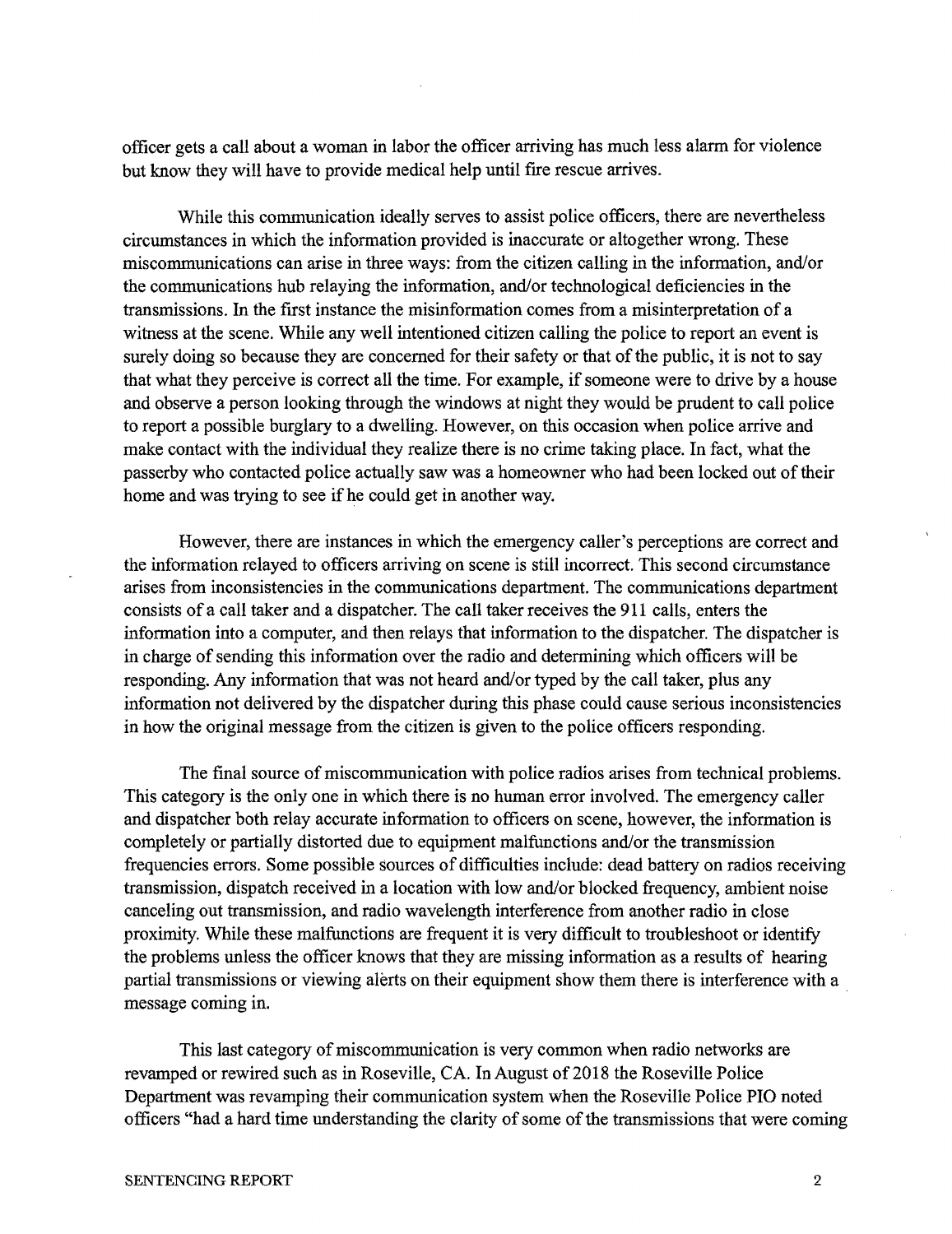through". This issue caused the Roseville's Police Department to take proactive measures to protect their officers such as having two officers assigned to each vehicle and running a backup radio system in case the new one failed. However, Roseville stopped using their 6 million dollar investment because the risk of harm to their officers was too great ("Glitches Plaguing New Roseville Police Department").

Although not perfect, the reasoning behind upgrading police communication is sometimes deemed a necessity to keep up with technological advances. A prime example of a failure to keep up with the technological needs of officers occurred at the Navy Yard in Washington, D.C. In this deviating shooting a former Navy reserve killed 12 people before he was killed by police. During this incident police and fire responded but were hindered from issuing prompt aid due to faulty radios communication. This was due in part to a known issue with the older model radios paired with an old radio system which caused various radio issues making it impossible to dispatch from inside the structure or even when situated on the same side of the building in which it occurred. (Carr, A). Moreover, these communication issues were life threatening for the first police officers who arrived with their radios working, but as they traveled further into the building where the shooting exchange occurred their equipment stopped functioning:

> "After the first shootout with the gunman, one officer found his radio's battery was dead, while another officer could not receive a signal from his radio and was unable to call for help. That forced them to use an officer's cellphone to call others outside the building" (Bogardus, K).

All ofthese significant issues regarding how calls are received and relayed are not meant to disparage or discourage citizens from reporting what they see; but instead are factors for police officers to take into account when they arrive at a scene. While officers should use the information originally dispatched as a tool to prepare for what they may encounter, they must also reevaluate the scene when they arrive to confirm and corroborate the initial information dispatched before making their own determination on how to best proceed. This reevaluation is a continuous process on scene and allows officers to gain as much information as possible to best handle their calls for service.

# FIREARM SHOOTING DISTANCE

The second vital item that police officers carry and will now be discussed is their firearm. No matter their rank or unit placement, all police officers are responsible for carrying a firearm to perform their duties. Police officers traditionally have carried handguns on their hip, however, it has become more common for police officers to have a shotgun or rifle in their vehicles to combat the increasingly violent criminal landscape.

While the firearm a police officer carries can vary on make, model, and caliber of projectile; the gun training provided by the majority of police departments has remained a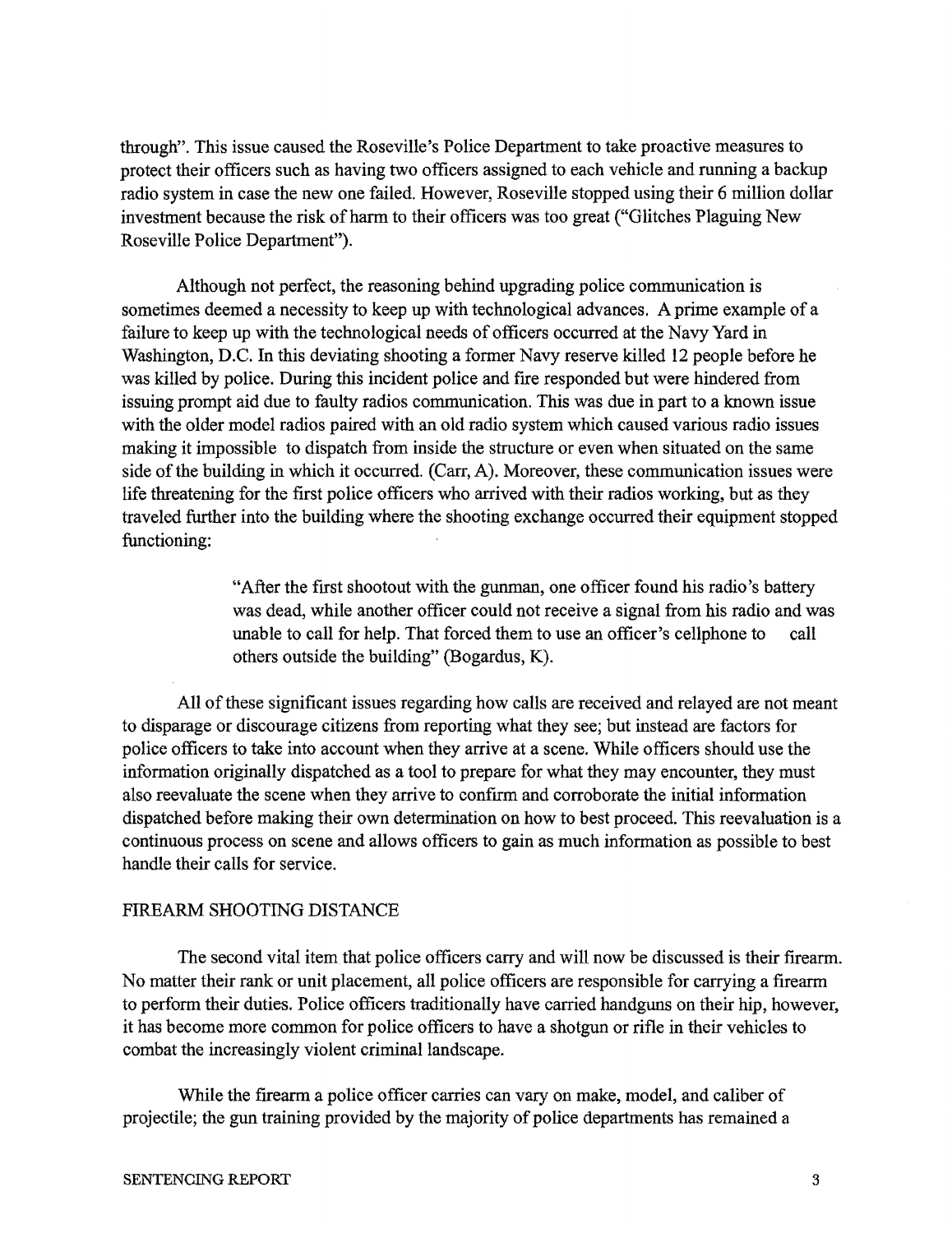constant by using paper silhouette targets. Paper targets are used because they are the most efficient, standardized, and economical way to train or assess a large number of police officers who need to practice or qualify. While paper targets do provide ease in determining the accuracy of shots fired, they have one big downfall; the realism of shooting under duress.\*\*\*\*\*

In most police shootings the subject is a moving threat and occurrences in which a threat is standing still and not moving are few and far between. An additional aspect that doesn't match the circumstances in which a firearm is used on duty is the shooting range environment. While practicing at the range, officers are told the sequence of shots, how long they have to shoot, and how many shots need to be fired. This safe and controlled environment doesn't match the dynamics of an underlying active scene in which police officers must react when discharging their firearm in the line of duty.

This dynamic environment also leads officers who shoot on duty to experience numerous uncontrollable physical and psychological responses in the moments leading up to, during, and after the shooting. Some of these responses were touched on by neuroscientist Kevin Fleming who has dedicated over 25 years to researching the psychology of gun violence and shooting firearms. Fleming notes that the catalysts of these responses are the numerous hormones released by the body in response to the situational flight-fight response associated with firing a weapon. Some of these hormones released include: adrenaline, cortisol serotonin, dopamine, and norepinephrine (Mosher, D).

Fleming goes on to point out the physical response to these hormones saying "based on our primate heritage if you're going to run away or fight something, you'd better start breathing fast to get enough oxygen in your blood, and pumping that oxygen". This response causes the body to increase blood pressure to pump blood, increase perspiration, decreased digestion, and dilate pupils. The effect of these hormones is also reciprocated in the brain's psychological response which includes increased mental focus, increased ability to recognize patterns, and an increased amount of subconscious/conscious information. Put together, the brain of the person experiencing this event is working so fast to analyze everything that it gives the sense that time is slowed down (Mosher, D).

While a novice shooter may feel these effects shooting at paper targets under a controlled environment, most law enforcement are beyond the jitters of their first trigger pull during target practice. According to Fleming, police officers are among those who have undergone repetitious cycle of training "primarily designed to bypass all of the emotional baggage of the experience". While some may claim to successfully detract themselves from the reactions shooting causes when practicing with silhouettes, Fleming doesn't "think it ever fully goes away". Fleming's reasoning is based on the body and brain's uncontrollable physical and psychological responses when shooting and the fact that these body's reaction would be heightened when firing at a human in contrast to a lifeless and motionless target (Mosher).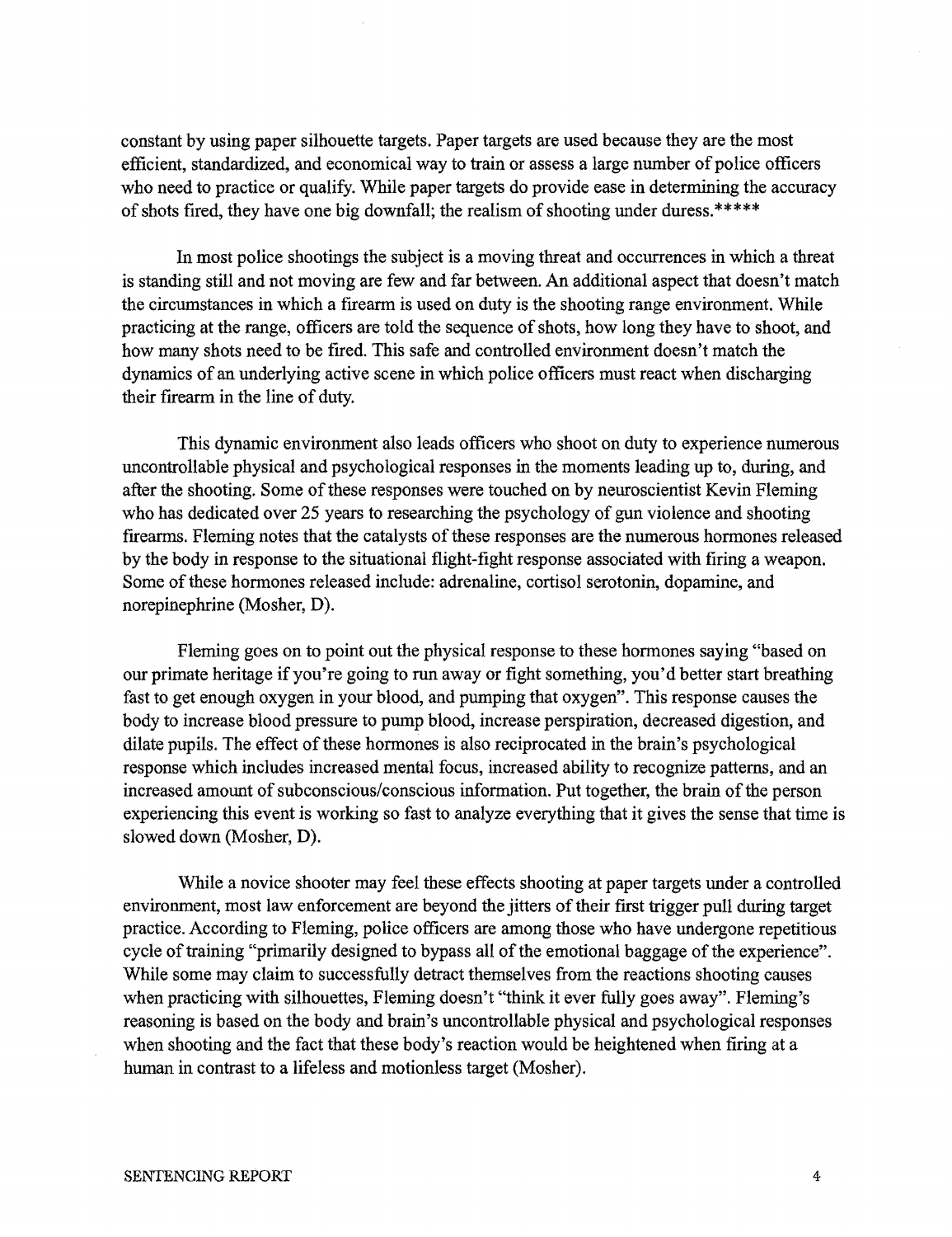All of these factors contribute to an officer's shooting accuracy when faced with a situation in which they must discharge their firearm. These added stressors drastically exacerbate the indirect correlation between accuracy and the distance at which the shot is fired. That is to say, as the distance of the shot increases then the accuracy of the shot decreases. This makes the margin of error that much smaller for those under the pressure of shooting under stressful circumstances and especially at larger distances.

To address these issues law enforcement agencies are reconsidering the way they train with firearms. Special Weapon And Tactics (SWAT) teams have been the first to advance their training using using metal targets and simulated scenarios. Metal targets are used in conjunction with paper targets to help replicate hostage scenarios or used on a dolly to simulate moving targets. Simulated scenarios are also used to enhance the realism when using firearms. Simulated ammunition rounds (also known as "simmunition") are used in these scenarios and are fired at as well as by "subjects" (volunteers or other officers) posing as threats under the given scenario. By participating under these conditions police officers have a threat to their/others safety that is interactive and causes them to fIre as they evaluate the scenario while under a greater pressure than simply striking a stationary target. For this reason, both of these dynamic and interactive training methods are very beneficial but shouldn't be limited to SWAT personnel. A complacent police officer is a liability; therefore, although patrol officers don't execute search warrants and may not encounter similar situations as often as SWAT officers, it is still imperative that they are exposed to this type of training so they can react appropriately if they find themselves in a situation that requires them to act.

# **CONCLUSION**

In conclusion, both issues covered in this paper are extremely important to police officers' ability to accomplish their goal of serving their community in a manner which doesn't impose added risk for themselves or the citizens they serve. In the fIrst topic covered, it is evident that police communication is vital when a police officer arrives on a scene that is different from what was originally dispatched. In these instances officers responding must review the differences, access the situation for themselves based on their observations as well as other officers on scene, and re-evaluate their pre-arrival perceptions and preparation tactics to properly handle the actual situation at hand. From the second topic covered, it is evident that there is a significant difference in an officer's physiological and psychological response when shooting at a silhouette versus having to shoot at a human subject in which deadly force is required. The elevated stress levels that accompany an on-duty shooting cannot be duplicated and increase exponentially depending on the distance, training, and experience of the officer taking the shot.

The law enforcement community is now beginning to recognize the issues in both radio communications as well as firearm training. As a result, law enforcement agencies are doing their best to respond by revamping their communications equipment and fIrearm tactics to address any deficiencies. However, the reality is that many police departments operate under strict budgets